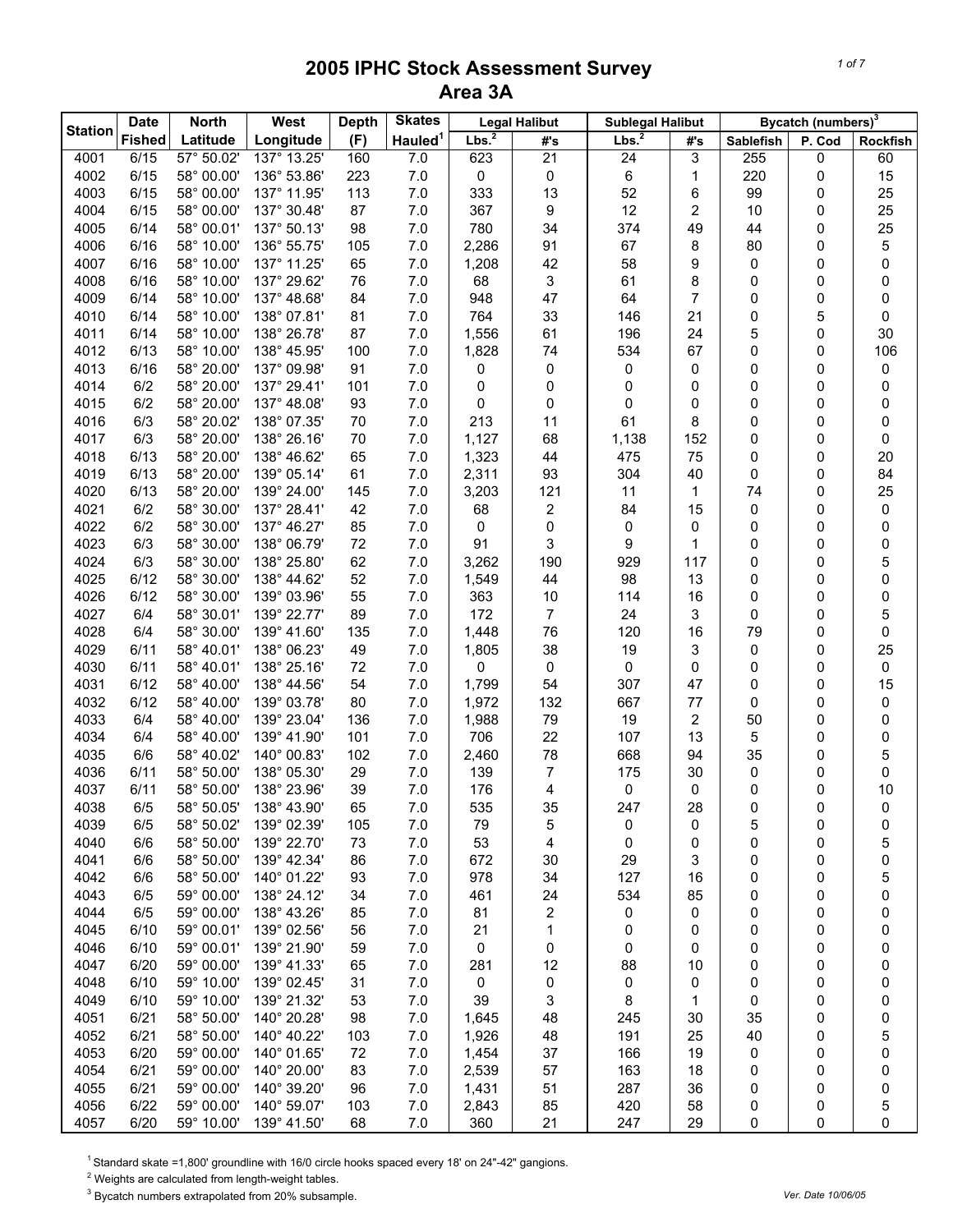|                | <b>Date</b>   | <b>North</b> | West        | <b>Depth</b> | <b>Skates</b>       |           | <b>Legal Halibut</b> | <b>Sublegal Halibut</b> |                |           | Bycatch (numbers) <sup>3</sup> |                 |
|----------------|---------------|--------------|-------------|--------------|---------------------|-----------|----------------------|-------------------------|----------------|-----------|--------------------------------|-----------------|
| <b>Station</b> | <b>Fished</b> | Latitude     | Longitude   | (F)          | Hauled <sup>1</sup> | Lbs. $^2$ | #'s                  | Lbs. <sup>2</sup>       | #'s            | Sablefish | P. Cod                         | <b>Rockfish</b> |
| 4058           | 6/20          | 59° 10.00'   | 139° 59.55' | 61           | 7.0                 | 1,381     | 31                   | 216                     | 29             | 0         | 0                              | 0               |
| 4059           | 6/7           | 59° 10.00'   | 140° 20.43' | 69           | 7.0                 | 2,758     | 79                   | 385                     | 49             | 0         | 0                              | 0               |
| 4060           | 6/8           | 59° 10.02'   | 140° 39.42' | 80           | 7.0                 | 1,564     | 41                   | 160                     | 20             | 0         | 0                              | 0               |
| 4061           | 6/22          | 59° 10.01'   | 140° 58.95' | 96           | 7.0                 | 2,678     | 63                   | 319                     | 41             | 0         | 0                              | 0               |
| 4062           | 6/22          | 59° 10.00'   | 141° 18.17' | 182          | $7.0$               | 634       | 21                   | 0                       | 0              | 250       | 0                              | 10              |
| 4063           | 6/22          | 59° 10.00'   | 141° 37.88' | 120          | 7.0                 | 3,719     | 113                  | 48                      | 6              | 190       | 0                              | 10              |
| 4064           | 6/7           | 59° 20.00'   | 139° 39.95' | 85           | 7.0                 | 0         | 0                    | 0                       | 0              | 0         | 0                              | 0               |
| 4065           | 6/7           | 59° 20.00'   | 140° 00.12' | 87           | 7.0                 | 40        | 2                    | 10                      | 1              | 0         | 0                              | 0               |
| 4066           | 6/7           | 59° 20.00'   | 140° 19.71' | 70           | 7.0                 | 210       | 5                    | 9                       | 1              | 0         | 0                              | 0               |
| 4067           | 6/8           | 59° 20.00'   | 140° 39.11' | 76           | 7.0                 | 87        | 2                    | 0                       | 0              | 0         | 0                              | 0               |
| 4068           | 6/8           | 59° 20.00'   | 140° 58.92' | 87           | 7.0                 | 1,190     | 43                   | 182                     | 25             | 10        | 0                              | 0               |
| 4069           | 6/8           | 59° 20.00'   | 141° 18.18' | 180          | 7.0                 | 6,582     | 175                  | 21                      | 3              | 119       | 0                              | 5               |
| 4070           | 6/23          | 59° 20.00'   | 141° 38.61' | 102          | 7.0                 | 1,749     | 47                   | 139                     | 16             | 5         | 0                              | 0               |
| 4071           | 6/23          | 59° 20.00'   | 141° 58.50' | 117          | 7.0                 | 2,823     | 88                   | 159                     | 21             | 110       | 5                              | 5               |
| 4072           | 6/25          | 59° 30.00'   | 140° 00.22' | 62           | 7.0                 | 18        | 1                    | 11                      | $\mathbf{1}$   | 0         | 0                              | 0               |
| 4073           | 6/25          | 59° 30.00'   | 140° 19.16' | 123          | 7.0                 | 843       | 25                   | 0                       | 0              | 75        | 0                              | 30              |
| 4074           | 6/25          | 59° 30.00'   | 140° 38.98' | 149          | 7.0                 | 373       | 7                    | 12                      | 2              | 193       | 0                              | 0               |
| 4075           | 6/24          | 59° 30.00'   | 140° 59.05' | 159          | 7.0                 | 395       | 9                    | 0                       | 0              | 228       | 0                              | 64              |
| 4076           | 6/24          | 59° 30.00'   | 141° 18.80' | 89           | 7.0                 | 325       | 17                   | 21                      | $\overline{c}$ | 0         | 0                              | 0               |
| 4077           | 6/23          | 59° 30.00'   | 141° 38.47' | 86           | 7.0                 | 101       | 4                    | 0                       | $\mathbf 0$    | 0         | 0                              | 0               |
| 4078           | 6/23          | 59° 30.00'   | 141° 57.81' | 96           | 7.0                 | 433       | 12                   | 10                      | 1              | 0         | 0                              | 0               |
| 4079           | 6/25          | 59° 40.00'   | 139° 58.75' | 77           | 7.0                 | 874       | 32                   | 55                      | 6              | 5         | 49                             | 0               |
| 4080           | 6/24          | 59° 40.01'   | 140° 58.79' | 28           | 7.0                 | 33        | 1                    | 0                       | 0              | 0         | 0                              | 0               |
| 4081           | 6/24          | 59° 40.00'   | 141° 19.44' | 35           | 7.0                 | 235       | 8                    | 24                      | 4              | 0         | 0                              | 0               |
| 4082           | 6/30          | 59° 40.00'   | 141° 37.97' | 50           | 7.0                 | 322       | 5                    | 10                      | 1              | 0         | 0                              | 0               |
| 4083           | 6/30          | 59° 40.00'   | 141° 58.09' | 80           | 7.0                 | 138       | 4                    | 9                       | 1              | 0         | 0                              | 0               |
| 4084           | 6/30          | 59° 40.00'   | 142° 17.84' | 117          | 7.0                 | 744       | 28                   | 55                      | 6              | 20        | 0                              | 5               |
| 4085           | 7/20          | 59° 40.00'   | 142° 37.73' | 207          | 7.0                 | 345       | 8                    | 9                       | 1              | 149       | 0                              | 25              |
| 4086           | 7/20          | 59° 40.00'   | 142° 58.30' | 106          | 7.0                 | 3,995     | 133                  | 152                     | 20             | 0         | 0                              | 0               |
| 4087           | 7/20          | 59° 40.00'   | 143° 17.55' | 147          | 7.0                 | 1,586     | 35                   | 10                      | $\mathbf{1}$   | 60        | 0                              | 20              |
| 4088           | 7/19          | 59° 40.00'   | 143° 35.89' | 89           | 7.0                 | 1,561     | 37                   | 6                       | 1              | 0         | 0                              | 0               |
| 4089           | 7/2           | 59° 40.00'   | 143° 57.57' | 68           | 7.0                 | 3,520     | 88                   | 125                     | 17             | 0         | 0                              | 25              |
| 4090           | 7/2           | 59° 40.01'   | 144° 17.94' | 86           | 7.0                 | 697       | 24                   | 33                      | 4              | 6         | 0                              | 0               |
| 4091           | 7/2           | 59° 40.00'   | 144° 37.31' | 79           | 7.0                 | 495       | 13                   | 10                      | 1              | 0         | 0                              | 0               |
| 4092           | 6/30          | 59° 50.00'   | 141° 58.78' | 37           | 7.0                 | 293       | 11                   | 107                     | 15             | 0         | 0                              | 0               |
| 4093           | 7/1           | 59° 50.00'   | 142° 18.18' | 48           | 7.0                 | 1,896     | 50                   | 104                     | 16             | 0         | 0                              | 15              |
| 4094           | 7/1           | 59° 50.00'   | 142° 37.93' | 85           | 7.0                 | 1,395     | 40                   | 129                     | 15             | 0         | 0                              | 0               |
| 4095           | 7/20          | 59° 50.00'   | 142° 58.22' | 93           | $7.0\,$             | 25        | 1                    | 0                       | $\pmb{0}$      | 0         | 0                              | 0               |
| 4096           | 7/19          | 59° 50.00'   | 143° 18.24' | 119          | 7.0                 | 784       | 21                   | 37                      | 5              | 30        | 0                              | 0               |
| 4097           | 7/19          | 59° 50.00'   | 143° 38.44' | 149          | 7.0                 | 1,082     | 24                   | 0                       | 0              | 95        | 0                              | 40              |
| 4098           | 7/19          | 59° 50.00'   | 143° 58.17' | 50           | 7.0                 | 397       | 12                   | 201                     | 26             | 0         | 0                              | 0               |
| 4099           | 7/2           | 59° 50.00'   | 144° 18.27' | 33           | 7.0                 | 234       | 9                    | 228                     | 34             | 0         | 10                             | 0               |
| 4100           | 7/1           | 60° 00.00'   | 142° 39.61' | 43           | 7.0                 | 2,921     | 64                   | 101                     | 13             | 0         | 0                              | 0               |
| 4101           | 7/1           | 60° 00.00'   | 142° 59.49' | 61           | 7.0                 | 509       | 18                   | 138                     | 18             | 0         | 0                              | 0               |
| 4102           | 7/9           | 59° 20.00'   | 146° 16.75' | 145          | 7.0                 | 1,579     | 51                   | $\overline{7}$          | 1              | 5         | 0                              | 160             |
| 4103           | 7/9           | 59° 20.00'   | 146° 35.02' | 78           | $7.0$               | 456       | 15                   | 43                      | 5              | 0         | 0                              | 0               |
| 4104           | 7/8           | 59° 20.00'   | 146° 55.29' | 102          | $7.0$               | 788       | 40                   | 7                       | 1              | 15        | 0                              | 0               |
| 4105           | 7/8           | 59° 20.00'   | 147° 15.07' | 99           | $7.0$               | 3,865     | 168                  | 36                      | 4              | 15        | 0                              | 0               |
| 4106           | 7/3           | 59° 30.00'   | 145° 16.23' | 70           | 7.0                 | 1,535     | 55                   | 230                     | 30             | 0         | 0                              | 105             |
| 4107           | 7/3           | 59° 30.01'   | 145° 55.18' | 90           | 7.0                 | 1,346     | 65                   | 17                      | 2              | 15        | 0                              | 0               |
| 4108           | 7/9           | 59° 30.00'   | 146° 35.30' | 50           | 7.0                 | 68        | 3                    | 30                      | 4              | 0         | 0                              | 0               |
| 4109           | 7/9           | 59° 30.00'   | 146° 54.05' | 96           | 7.0                 | 496       | 12                   | 0                       | 0              | 20        | 0                              | 0               |
| 4110           | 7/8           | 59° 30.00'   | 147° 14.51' | 114          | 7.0                 | 216       | 11                   | 0                       | 0              | 85        | 0                              | 0               |
| 4111           | 7/8           | 59° 30.00'   | 147° 33.97' | 61           | 7.0                 | 534       | 26                   | 131                     | 16             | 0         | 0                              | 0               |
| 4112           | 7/3           | 59° 40.00'   | 145° 34.22' | 56           | 7.0                 | 312       | 8                    | 5                       | 1              | 0         | 0                              | 0               |
| 4113           | 7/17          | 59° 40.00'   | 145° 54.23' | 43           | 7.0                 | 2,600     | 100                  | 331                     | 41             | 0         | 0                              | 5               |

<sup>1</sup> Standard skate =1,800' groundline with 16/0 circle hooks spaced every 18' on 24"-42" gangions.

 $2$  Weights are calculated from length-weight tables.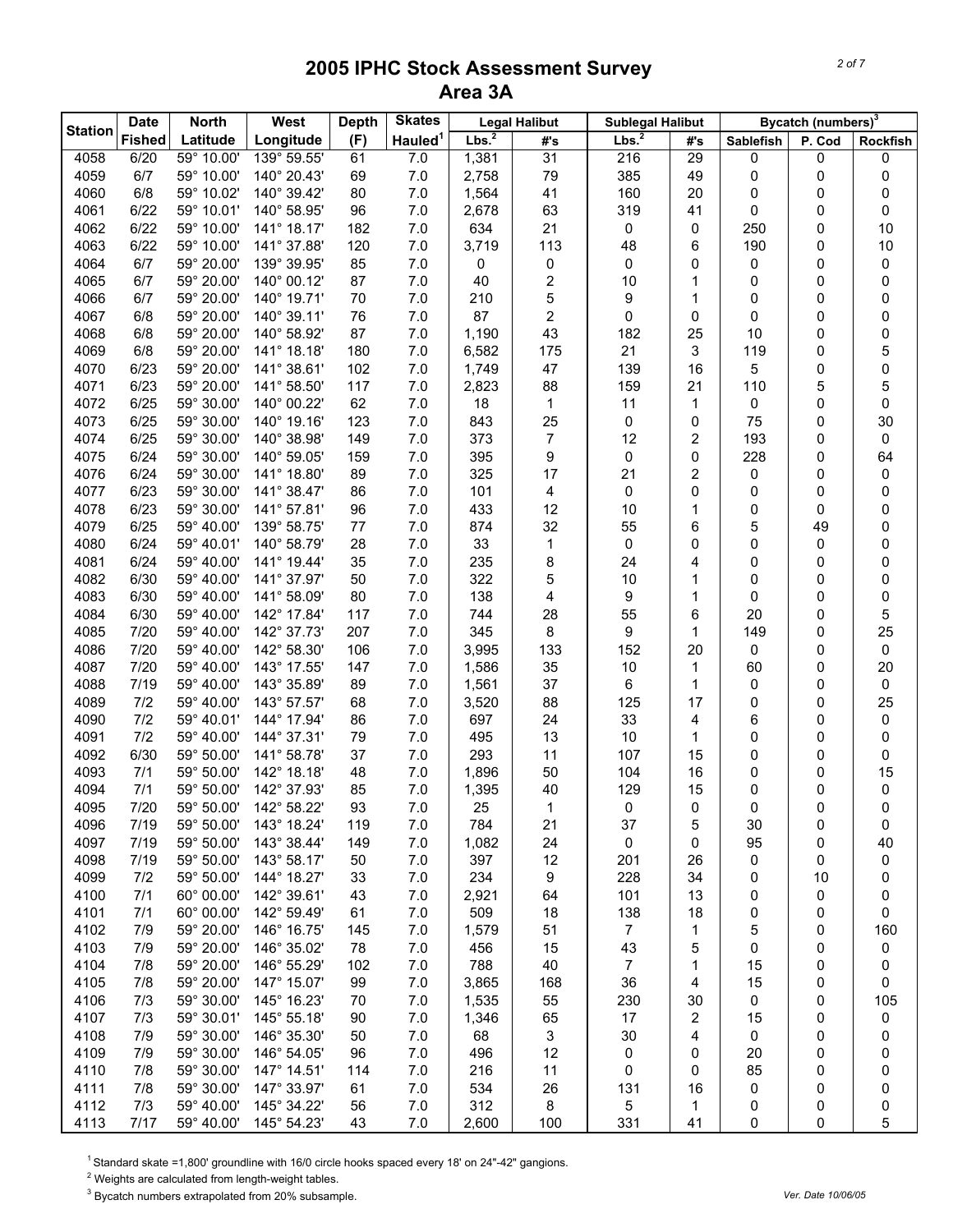|                | <b>Date</b>   | <b>North</b>             | <b>West</b>                | <b>Depth</b> | <b>Skates</b>       |           | <b>Legal Halibut</b>          | <b>Sublegal Halibut</b> |                |                  | Bycatch (numbers) <sup>3</sup> |          |
|----------------|---------------|--------------------------|----------------------------|--------------|---------------------|-----------|-------------------------------|-------------------------|----------------|------------------|--------------------------------|----------|
| <b>Station</b> | <b>Fished</b> | Latitude                 | Longitude                  | (F)          | Hauled <sup>1</sup> | Lbs. $^2$ | #'s                           | Lbs. <sup>2</sup>       | #'s            | <b>Sablefish</b> | P. Cod                         | Rockfish |
| 4114           | 7/17          | 59° 40.00'               | 146° 14.21'                | 44           | 7.0                 | 926       | 43                            | 208                     | 29             | 0                | 0                              | 0        |
| 4115           | 7/4           | 59° 40.00'               | 146° 34.05'                | 45           | 7.0                 | 398       | 23                            | 220                     | 28             | 0                | 0                              | 10       |
| 4116           | 7/4           | 59° 40.00'               | 146° 53.11'                | 58           | $7.0$               | 106       | 4                             | 9                       | 1              | 0                | 0                              | 0        |
| 4117           | 7/5           | 59° 40.00'               | 147° 13.14'                | 93           | 7.0                 | 1,450     | 68                            | 27                      | 3              | 15               | 0                              | 0        |
| 4118           | 7/5           | 59° 40.00'               | 147° 33.34'                | 63           | 7.0                 | 831       | 36                            | 29                      | 3              | 0                | 0                              | 0        |
| 4119           | 7/18          | 59° 50.02'               | 144° 58.08'                | 106          | 7.0                 | 477       | 18                            | 22                      | 3              | 25               | 15                             | 0        |
| 4120           | 7/17          | 59° 50.00'               | 145° 52.87'                | 56           | 7.0                 | 150       | $\overline{7}$                | 29                      | 3              | 0                | 0                              | 0        |
| 4121           | 7/17          | 59° 50.01'               | 146° 12.99'                | 34           | 7.0                 | 1,206     | 73                            | 480                     | 57             | 0                | 0                              | 0        |
| 4122           | 7/4           | 59° 50.00'               | 146° 33.28'                | 36           | 7.0                 | 2,007     | 62                            | 363                     | 44             | 0                | 0                              | 10       |
| 4123           | 7/4           | 59° 50.02'               | 146° 53.23'                | 41           | 7.0                 | 800       | 53                            | 1,059                   | 145            | 0                | 0                              | 0        |
| 4124           | 7/5           | 59° 50.00'               | 147° 13.00'                | 84           | 7.0                 | 1,105     | 62                            | 126                     | 15             | 5                | 10                             | 0        |
| 4125           | 7/18          | 60° 00.00'               | 144° 39.25'                | 122          | 7.0                 | 644       | 27                            | 59                      | $\overline{7}$ | 54               | 25                             | 0        |
| 4126           | 7/18          | 60° 00.00'               | 144° 59.32'                | 68           | 7.0                 | 11        | 1                             | 0                       | 0              | 0                | 0                              | 0        |
| 4127           | 7/18          | 60° 00.00'               | 145° 18.99'                | 65           | 7.0                 | 127       | 6                             | 8                       | 1              | 0                | 0                              | 0        |
| 4128           | 7/10          | 60° 00.00'<br>60° 00.00' | 146° 11.71'                | 33           | 7.0                 | 3,763     | 121                           | 270                     | 33             | 0                | 0                              | 0        |
| 4129           | 7/16          |                          | 146° 32.30'                | 36           | 7.0                 | 505       | 33                            | 572                     | 86             | 0                | 5                              | 0        |
| 4130           | 7/16          | 60° 00.00'               | 146° 52.19'<br>147° 12.38' | 76<br>96     | 7.0                 | 0         | 0                             | 0<br>$\overline{7}$     | 0              | 0                | 0                              | 0        |
| 4131           | 7/16          | 60° 00.00'<br>60° 10.00' |                            |              | 7.0                 | 272       | 12                            |                         | 1              | 0                | 40                             | 0        |
| 4132           | 7/10          | 60° 10.00'               | 145° 31.31'                | 49           | 7.0                 | 313       | 9                             | 17<br>$\mathsf 0$       | 2<br>0         | 5                | 0                              | 0        |
| 4133<br>4134   | 7/10<br>7/10  | 60° 10.00'               | 145° 51.15'<br>146° 11.02' | 58<br>43     | $7.0$<br>7.0        | 95<br>514 | $\overline{\mathbf{c}}$<br>25 | 318                     | 45             | 0<br>0           | 0<br>0                         | 0<br>0   |
| 4135           | 7/11          | 60° 10.00'               | 147° 30.98'                | 38           | 7.0                 | 1,466     | 71                            | 326                     | 41             | 0                | 5                              | 25       |
| 4136           | 7/11          | 60° 10.00'               | 147° 51.11'                | 175          | 7.0                 | 983       | 52                            | 311                     | 38             | 25               | 5                              | 0        |
| 4137           | 7/11          | 60° 20.06'               | 147° 31.00'                | 68           | 7.0                 | 366       | 11                            | 14                      | 2              | 0                | 20                             | 20       |
| 4138           | 7/15          | 60° 30.00'               | 146° 29.27'                | 35           | 7.0                 | 401       | 20                            | 326                     | 40             | 0                | 0                              | 0        |
| 4139           | 7/15          | 60° 30.00'               | 146° 49.31'                | 215          | 7.0                 | 467       | 19                            | $\pmb{0}$               | 0              | 50               | 0                              | 5        |
| 4140           | 7/15          | 60° 30.00'               | 147° 10.24'                | 113          | 7.0                 | 433       | 22                            | 39                      | 5              | 35               | 25                             | 0        |
| 4141           | 7/15          | 60° 30.00'               | 147° 30.16'                | 109          | 7.0                 | 629       | 24                            | 55                      | 7              | 5                | 15                             | 40       |
| 4142           | 7/12          | 60° 29.00'               | 147° 49.90'                | 215          | 7.0                 | 1,167     | 44                            | 98                      | 13             | 75               | 15                             | 30       |
| 4143           | 7/13          | 60° 40.00'               | 146° 49.45'                | 225          | 7.0                 | 760       | 35                            | 14                      | 2              | 79               | 0                              | 5        |
| 4144           | 7/13          | 60° 40.00'               | 147° 08.92'                | 130          | 7.0                 | 831       | 36                            | 141                     | 17             | 50               | 20                             | 0        |
| 4145           | 7/13          | 60° 50.00'               | 147° 08.52'                | 168          | 7.0                 | 828       | 35                            | 134                     | 16             | 10               | 5                              | 5        |
| 4146           | 7/12          | 60° 49.93'               | 148° 11.03'                | 227          | 7.0                 | 451       | 24                            | 80                      | 10             | 15               | 0                              | 0        |
| 4147           | 8/8           | 58° 39.73'               | 148° 33.02'                | 131          | 7.0                 | 1,826     | 67                            | 62                      | 7              | 155              | 0                              | 0        |
| 4148           | 8/8           | 58° 40.09'               | 148° 52.73'                | 94           | 7.0                 | 2,650     | 110                           | 179                     | 20             | 140              | 20                             | 5        |
| 4149           | 8/13          | 58° 50.20'               | 148° 15.10'                | 153          | 7.0                 | 2,559     | 113                           | 167                     | 19             | 114              | 0                              | 30       |
| 4150           | 8/8           | 58° 49.95'               | 148° 33.57'                | 162          | 7.0                 | 1,533     | 40                            | 25                      | 3              | 297              | 0                              | 10       |
| 4151           | 8/7           | 58° 49.83'               | 148° 53.10'                | 138          | $7.0\,$             | 1,043     | 42                            | $\overline{7}$          | $\mathbf{1}$   | 351              | 5                              | 0        |
| 4152           | 8/7           | 58° 49.91'               | 149° 10.93'                | 109          | 7.0                 | 914       | 35                            | 0                       | 0              | 190              | 10                             | 5        |
| 4153           | 8/12          | 59° 00.28'               | 147° 55.22'                | 220          | 7.0                 | 107       | 5                             | 0                       | 0              | 95               | 0                              | 0        |
| 4154           | 8/13          | 58° 59.99'               | 148° 14.00'                | 124          | 7.0                 | 3,494     | 124                           | 158                     | 18             | 10               | 5                              | 0        |
| 4155           | 8/13          | 58° 59.99'               | 148° 33.95'                | 133          | 7.0                 | 928       | 26                            | 29                      | 3              | 243              | 0                              | 0        |
| 4156           | 8/7           | 59° 00.07'               | 148° 52.95'                | 116          | 7.0                 | 833       | 33                            | 8                       | 1              | 89               | 0                              | 0        |
| 4157           | 8/7           | 59° 00.28'               | 149° 12.02'                | 112          | $7.0$               | 529       | 20                            | 50                      | 6              | 65               | 0                              | 0        |
| 4158           | 8/6           | 59° 00.05'               | 149° 31.95'                | 127          | 7.0                 | 344       | 16                            | 0                       | 0              | 84               | 0                              | 5        |
| 4159           | 8/12          | 59° 09.97'               | 147° 35.12'                | 131          | 7.0                 | 3,093     | 119                           | 40                      | 4              | 74               | 0                              | 15       |
| 4160           | 8/12          | 59° 09.96'               | 147° 53.80'                | 112          | 7.0                 | 358       | 14                            | 28                      | 3              | 74               | 0                              | 0        |
| 4161           | 8/14          | 59° 10.05'               | 148° 14.31'                | 67           | 7.0                 | 5,901     | 231                           | 631                     | 79             | 0                | 0                              | 74       |
| 4162           | 8/14          | 59° 09.95'               | 148° 33.37'                | 84           | 7.0                 | 6,608     | 270                           | 232                     | 26             | 5                | 0                              | 0        |
| 4163           | 8/20          | 59° 10.07'               | 148° 52.87'                | 97           | 7.0                 | 199       | $\overline{7}$                | $\mathbf 0$             | 0              | 10               | 0                              | 0        |
| 4164           | 8/20          | 59° 09.84'               | 149° 12.20'                | 84           | 7.0                 | 2,389     | 70                            | 27                      | 3              | 5                | 5                              | 0        |
| 4165           | 8/6           | 59° 09.98'               | 149° 31.94'                | 86           | 7.0                 | 1,709     | 68                            | 100                     | 12             | 0                | 0                              | 0        |
| 4166           | 8/6           | 59° 09.95'               | 149° 50.72'                | 74           | 7.0                 | 1,860     | 80                            | 120                     | 16             | 6                | 11                             | 0        |
| 4167           | 8/11          | 59° 20.05'               | 147° 34.27'                | 68           | 7.0                 | 5,287     | 196                           | 542                     | 69             | 0                | 0                              | 15       |
| 4168           | 8/11          | 59° 20.09'               | 147° 53.86'                | 101          | 7.0                 | 209       | 3                             | 0                       | 0              | 20               | 0                              | 0        |
| 4169           | 8/14          | 59° 20.12'               | 148° 13.11'                | 86           | 7.0                 | 2,205     | 81                            | 93                      | 10             | 15               | 0                              | 0        |

<sup>1</sup> Standard skate =1,800' groundline with 16/0 circle hooks spaced every 18' on 24"-42" gangions.

 $2$  Weights are calculated from length-weight tables.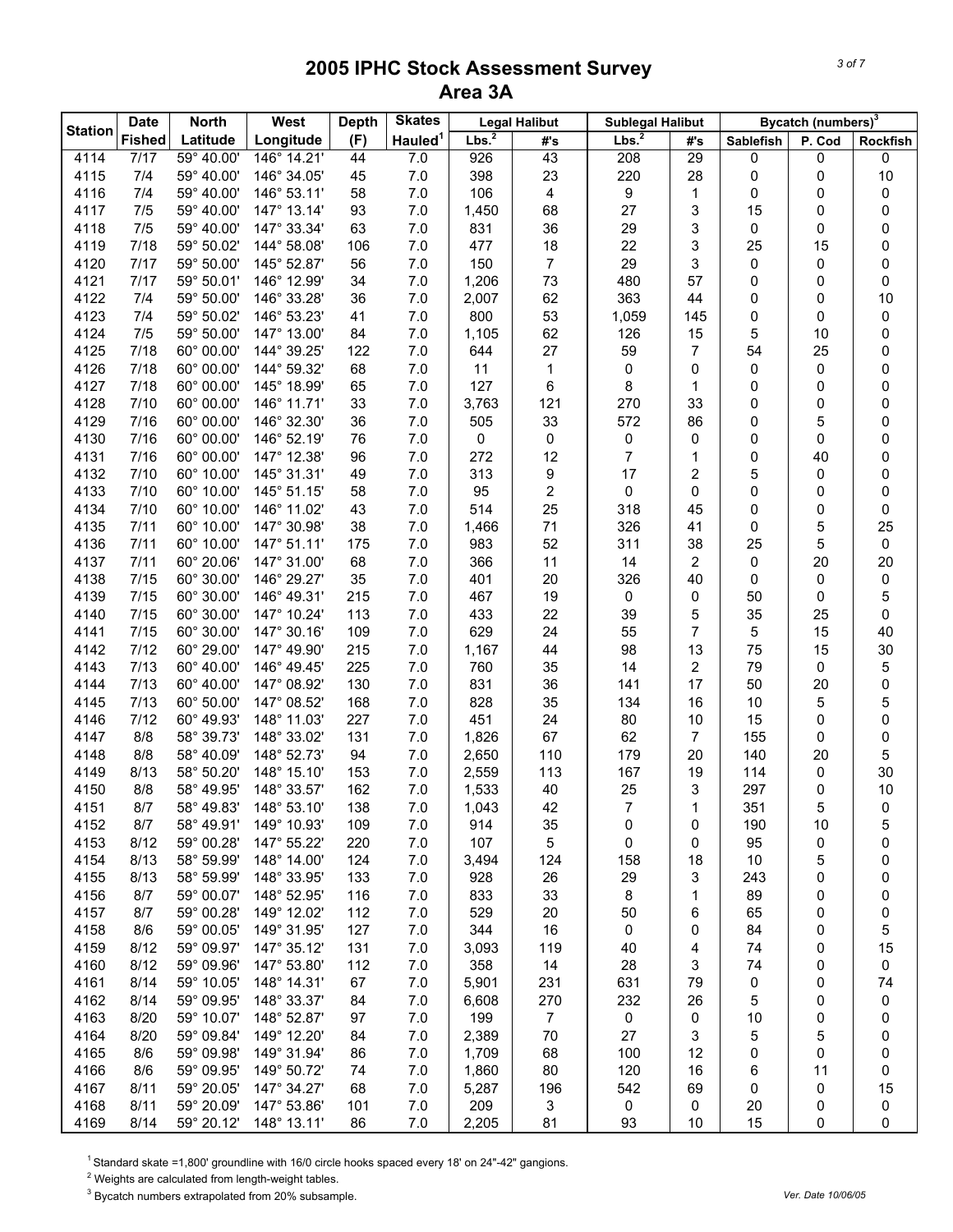| <b>Station</b> | <b>Date</b>   | <b>North</b> | West        | <b>Depth</b> | <b>Skates</b>       |                   | <b>Legal Halibut</b> | <b>Sublegal Halibut</b> |     |           | Bycatch (numbers) <sup>3</sup> |          |
|----------------|---------------|--------------|-------------|--------------|---------------------|-------------------|----------------------|-------------------------|-----|-----------|--------------------------------|----------|
|                | <b>Fished</b> | Latitude     | Longitude   | (F)          | Hauled <sup>1</sup> | Lbs. <sup>2</sup> | #'s                  | Lbs. <sup>2</sup>       | #'s | Sablefish | P. Cod                         | Rockfish |
| 4170           | 8/14          | 59° 19.91'   | 148° 32.51' | 51           | 7.0                 | 4,465             | 155                  | 357                     | 44  | 0         | 0                              | 94       |
| 4171           | 8/20          | 59° 19.88'   | 148° 52.63' | 90           | 7.0                 | 278               | 9                    | $\mathsf 0$             | 0   | 10        | 0                              | 0        |
| 4172           | 8/21          | 59° 19.88'   | 149° 11.24' | 104          | 7.0                 | 2,095             | 77                   | 27                      | 3   | 79        | 10                             | 0        |
| 4173           | 8/21          | 59° 20.02'   | 149° 31.75' | 69           | 7.0                 | 3,826             | 153                  | 215                     | 24  | 0         | 30                             | 15       |
| 4174           | 8/18          | 59° 20.03'   | 149° 51.41' | 104          | 7.0                 | 767               | 24                   | 0                       | 0   | 35        | 0                              | 0        |
| 4175           | 8/18          | 59° 19.95'   | 150° 11.43' | 87           | 7.0                 | 1,748             | 61                   | 54                      | 6   | 10        | 10                             | 0        |
| 4176           | 8/11          | 59° 30.00'   | 147° 52.95' | 60           | 7.0                 | 1,888             | 58                   | 176                     | 25  | 0         | 0                              | 5        |
| 4177           | 8/10          | 59° 30.04'   | 148° 12.79' | 113          | 7.0                 | 222               | 4                    | 9                       | 1   | 5         | 0                              | 0        |
| 4178           | 8/25          | 59° 30.09'   | 148° 32.56' | 53           | 7.0                 | 1,623             | 63                   | 794                     | 119 | 0         | 0                              | 10       |
| 4179           | 8/25          | 59° 30.20'   | 148° 52.00' | 92           | 7.0                 | 74                | 3                    | 0                       | 0   | 0         | 0                              | 0        |
| 4180           | 8/21          | 59° 29.98'   | 149° 11.66' | 122          | 7.0                 | 1,856             | 50                   | 21                      | 3   | 135       | 25                             | 0        |
| 4181           | 8/22          | 59° 29.86'   | 149° 31.73' | 56           | 7.0                 | 2,651             | 155                  | 1,081                   | 135 | 0         | 0                              | 0        |
| 4182           | 8/18          | 59° 29.77'   | 149° 52.25' | 111          | 7.0                 | 1,163             | 42                   | 0                       | 0   | 30        | 15                             | 0        |
| 4183           | 8/19          | 59° 30.16'   | 150° 10.54' | 65           | 7.0                 | 358               | 18                   | 102                     | 12  | 0         | 0                              | 0        |
| 4184           | 8/10          | 59° 40.03'   | 147° 52.44' | 38           | 7.0                 | 2,092             | 65                   | 194                     | 25  | 0         | 0                              | 20       |
| 4185           | 8/10          | 59° 40.16'   | 148° 12.98' | 69           | 7.0                 | 269               | 11                   | 78                      | 10  | 0         | 5                              | 0        |
| 4186           | 8/26          | 59° 40.20'   | 148° 31.98' | 114          | 7.0                 | 661               | 16                   | 0                       | 0   | 35        | 0                              | 0        |
| 4187           | 8/25          | 59° 39.97'   | 148° 51.58' | 99           | 7.0                 | 114               | 4                    | 27                      | 3   | 5         | 0                              | 0        |
| 4188           | 8/22          | 59° 39.91'   | 149° 12.27' | 113          | 7.0                 | 442               | 16                   | 8                       | 1   | 90        | 0                              | 0        |
| 4189           | 8/22          | 59° 39.94'   | 149° 32.58' | 160          | 7.0                 | 584               | 17                   | 0                       | 0   | 45        | 20                             | 0        |
| 4190           | 8/26          | 59° 50.03'   | 148° 11.96' | 46           | 7.0                 | 1,570             | 72                   | 312                     | 42  | 0         | 0                              | 0        |
| 4191           | 8/26          | 59° 49.84'   | 148° 32.34' | 74           | 7.0                 | 227               | 8                    | 4                       | 1   | 15        | 0                              | 0        |
| 4192           | 8/27          | 59° 50.05'   | 148° 52.27' | 92           | 7.0                 | 530               | 13                   | 0                       | 0   | 5         | 0                              | 0        |
| 4193           | 8/27          | 59° 49.64'   | 149° 12.28' | 75           | 7.0                 | 397               | 17                   | 29                      | 3   | 5         | 0                              | 0        |
| 4194           | 8/27          | 59° 49.95'   | 149° 31.92' | 89           | 7.0                 | 377               | 14                   | 27                      | 3   | 5         | 0                              | 0        |
| 4195           | 7/24          | 57° 59.91'   | 149° 13.00' | 75           | 7.0                 | 8,056             | 362                  | 539                     | 60  | 0         | 0                              | 15       |
| 4196           | 7/30          | 58° 10.00'   | 148° 54.16' | 71           | 7.0                 | 6,538             | 302                  | 466                     | 53  | 0         | 10                             | 5        |
| 4197           | 7/24          | 58° 09.96'   | 149° 13.00' | 63           | 7.0                 | 7,268             | 322                  | 1,010                   | 114 | 0         | 0                              | 0        |
| 4198           | $7/24$        | 58° 09.91'   | 149° 32.00' | 60           | 6.9                 | 6,097             | 253                  | 337                     | 40  | 0         | 10                             | 39       |
| 4199           | 7/23          | 58° 10.00'   | 149° 51.09' | 76           | 7.0                 | 6,180             | 278                  | 242                     | 29  | 10        | 5                              | 0        |
| 4200           | 7/29          | 58° 20.00'   | 148° 35.12' | 103          | 6.8                 | 4,919             | 240                  | 425                     | 48  | 34        | 0                              | 5        |
| 4201           | 7/30          | 58° 20.00'   | 148° 54.12' | 68           | 7.0                 | 5,372             | 193                  | 540                     | 65  | 0         | 0                              | 10       |
| 4202           | 7/30          | 58° 20.00'   | 149° 12.91' | 84           | 7.0                 | 4,409             | 243                  | 376                     | 43  | 25        | 30                             | 0        |
| 4203           | 7/23          | 58° 20.00'   | 149° 31.75' | 82           | 7.0                 | 4,164             | 253                  | 403                     | 46  | 5         | 5                              | 0        |
| 4204           | 7/23          | 58° 20.00'   | 149° 50.86' | 43           | 7.2                 | 3,985             | 222                  | 1,716                   | 196 | 0         | 0                              | 0        |
| 4205           | 7/22          | 58° 20.00'   | 150° 10.27' | 27           | 2.9                 | 1,290             | 70                   | 396                     | 50  | 0         | 0                              | 0        |
| 4206           | 7/22          | 58° 20.00'   | 150° 28.85' | 29           | 2.7                 | 308               | 17                   | 467                     | 60  | 0         | 0                              | 0        |
| 4207           | 7/29          | 58° 30.00'   | 148° 34.18' | 76           | $7.0\,$             | 7,118             | 324                  | 577                     | 67  | 0         | 0                              | 0        |
| 4208           | 7/29          | 58° 30.00'   | 148° 53.20' | 61           | 7.0                 | 3,810             | 149                  | 667                     | 88  | 0         | 0                              | 10       |
| 4209           | 7/31          | 58° 29.99'   | 149° 13.00' | 67           | 7.0                 | 4,462             | 196                  | 342                     | 48  | 0         | 10                             | 0        |
| 4210           | 7/31          | 58° 29.99'   | 149° 32.00' | 76           | 7.0                 | 4,134             | 206                  | 243                     | 28  | 80        | 60                             | 0        |
| 4211           | 8/1           | 58° 29.89'   | 149° 51.00' | 74           | 6.8                 | 2,572             | 135                  | 153                     | 18  | 34        | 68                             | 0        |
| 4212           | 7/21          | 58° 30.00'   | 150° 10.04' | 48           | 7.0                 | 6,189             | 304                  | 789                     | 87  | 0         | 0                              | 5        |
| 4213           | 7/22          | 58° 30.00'   | 150° 28.87' | 47           | $7.0$               | 3,022             | 197                  | 1,292                   | 153 | 0         | 0                              | 0        |
| 4214           | 7/20          | 58° 30.00'   | 150° 47.93' | 54           | 7.1                 | 4,562             | 303                  | 399                     | 41  | 0         | 10                             | 0        |
| 4215           | 7/31          | 58° 39.94'   | 149° 13.00' | 73           | 7.0                 | 1,798             | 69                   | 246                     | 31  | 54        | 79                             | 15       |
| 4216           | 8/1           | 58° 40.06'   | 149° 32.00' | 74           | 7.0                 | 1,798             | 96                   | 185                     | 22  | 99        | 94                             | 0        |
| 4217           | 8/1           | 58° 39.96'   | 149° 51.00' | 81           | 6.9                 | 2,074             | 111                  | 139                     | 15  | 147       | 25                             | 0        |
| 4218           | 7/21          | 58° 40.00'   | 150° 09.88' | 67           | 7.0                 | 6,760             | 331                  | 358                     | 42  | 10        | 20                             | 0        |
| 4219           | 7/21          | 58° 40.00'   | 150° 28.77' | 109          | 7.0                 | 267               | 16                   | 26                      | 3   | 79        | 0                              | 0        |
| 4220           | 7/20          | 58° 40.00'   | 150° 48.76' | 110          | 7.0                 | 510               | 29                   | 30                      | 3   | 190       | 0                              | 0        |
| 4221           | 7/20          | 58° 40.00'   | 151° 07.61' | 102          | 6.9                 | 702               | 27                   | 36                      | 4   | 88        | 0                              | 0        |
| 4222           | 8/6           | 58° 50.00'   | 149° 29.69' | 121          | 7.0                 | 757               | 28                   | 0                       | 0   | 139       | 0                              | 0        |
| 4223           | 8/6           | 58° 50.00'   | 149° 50.81' | 130          | 6.9                 | 1,963             | 74                   | 29                      | 3   | 78        | 0                              | 0        |
| 4224           | 8/5           | 58° 50.00'   | 150° 09.89' | 87           | 6.8                 | 2,693             | 96                   | 26                      | 3   | 179       | 5                              | 5        |
| 4225           | 7/12          | 58° 50.14'   | 150° 30.00' | 88           | 7.0                 | 1,116             | 62                   | 145                     | 16  | 75        | 85                             | 0        |

<sup>1</sup> Standard skate =1,800' groundline with 16/0 circle hooks spaced every 18' on 24"-42" gangions.

 $2$  Weights are calculated from length-weight tables.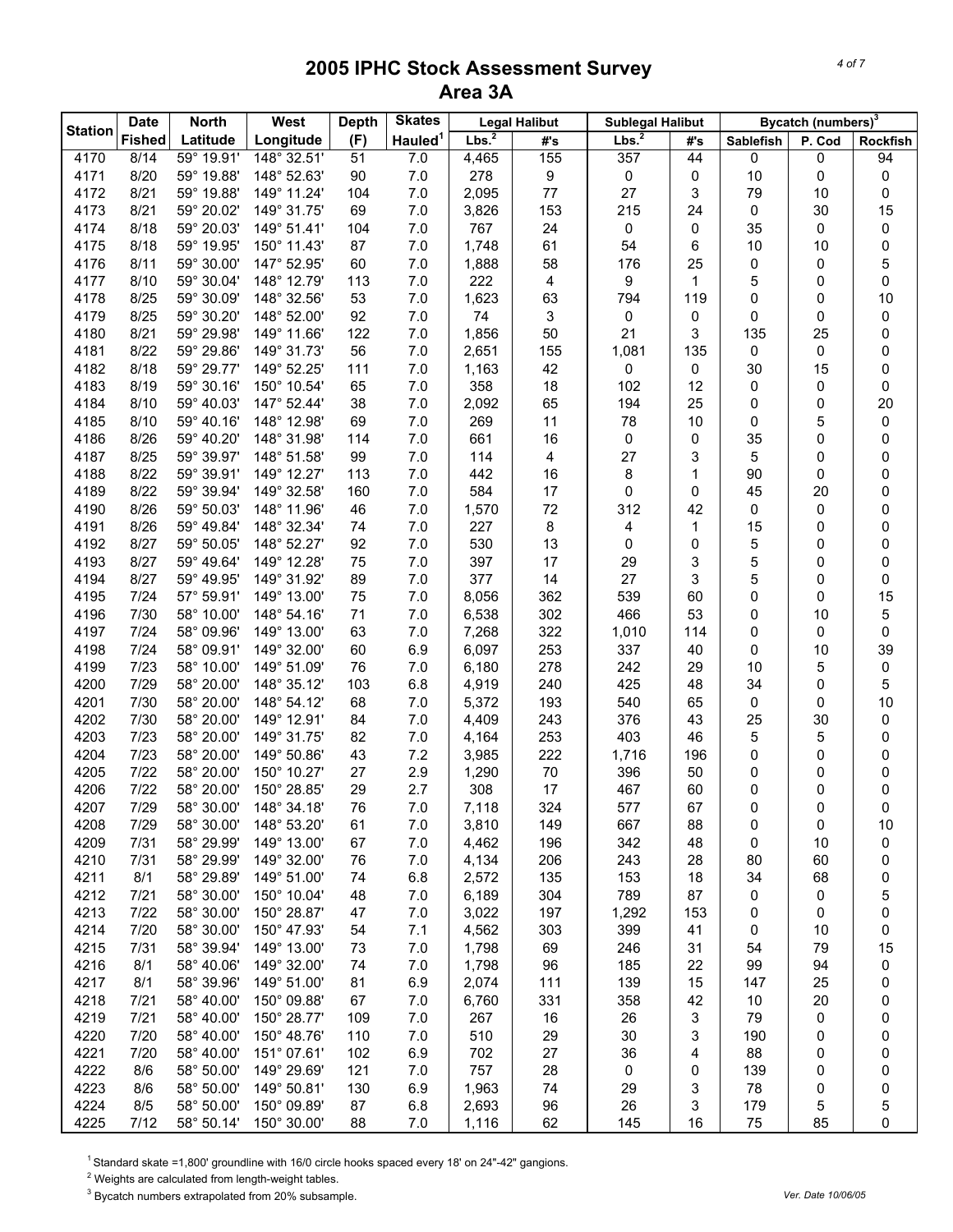| <b>Station</b> | <b>Date</b>   | <b>North</b> | West        | <b>Depth</b> | <b>Skates</b>       |                   | <b>Legal Halibut</b> | <b>Sublegal Halibut</b> |     |           | Bycatch (numbers) <sup>3</sup> |          |
|----------------|---------------|--------------|-------------|--------------|---------------------|-------------------|----------------------|-------------------------|-----|-----------|--------------------------------|----------|
|                | <b>Fished</b> | Latitude     | Longitude   | (F)          | Hauled <sup>1</sup> | Lbs. <sup>2</sup> | #'s                  | Lbs. <sup>2</sup>       | #'s | Sablefish | P. Cod                         | Rockfish |
| 4226           | 7/11          | 58° 50.00'   | 150° 49.12' | 97           | 7.0                 | 218               | 11                   | 10                      | 1   | 30        | 20                             | 0        |
| 4227           | 7/10          | 58° 50.00'   | 151° 07.78' | 78           | 7.0                 | 3,837             | 201                  | 909                     | 107 | 5         | 30                             | 0        |
| 4228           | 7/10          | 58° 50.00'   | 151° 27.79' | 58           | 7.0                 | 2,077             | 123                  | 964                     | 118 | 0         | 5                              | 0        |
| 4229           | 8/5           | 59° 00.00'   | 149° 51.09' | 122          | 7.0                 | 295               | 13                   | 0                       | 0   | 135       | 0                              | 5        |
| 4230           | 7/12          | 58° 59.98'   | 150° 11.00' | 103          | 3.4                 | 420               | 19                   | 8                       | 1   | 82        | 20                             | 0        |
| 4231           | 7/12          | 59° 00.02'   | 150° 30.00' | 66           | 7.0                 | 2,178             | 128                  | 1,210                   | 161 | 0         | 0                              | 0        |
| 4232           | 7/11          | 59° 00.00'   | 150° 50.06' | 90           | 7.0                 | 2,424             | 120                  | 232                     | 26  | 25        | 0                              | 0        |
| 4233           | 7/9           | 59° 00.00'   | 151° 08.72' | 83           | 7.0                 | 808               | 29                   | 56                      | 6   | 5         | 0                              | 0        |
| 4234           | 7/10          | 59° 00.00'   | 151° 28.33' | 68           | 7.0                 | 3,571             | 191                  | 347                     | 41  | 0         | 5                              | 0        |
| 4235           | 7/8           | 59° 10.00'   | 150° 11.05' | 68           | 7.0                 | 2,100             | 101                  | 253                     | 31  | 20        | 50                             | 0        |
| 4236           | 7/8           | 59° 10.00'   | 150° 30.19' | 66           | 7.0                 | 3,269             | 135                  | 356                     | 42  | 5         | 35                             | 0        |
| 4237           | 7/9           | 59° 10.00'   | 150° 50.00' | 67           | 7.0                 | 2,824             | 147                  | 470                     | 52  | 0         | 74                             | 30       |
| 4238           | 7/9           | 59° 10.00'   | 151° 09.09' | 31           | 7.0                 | 2,310             | 106                  | 688                     | 85  | 0         | 5                              | 25       |
| 4239           | 7/8           | 59° 20.00'   | 150° 30.85' | 124          | 7.0                 | 1,726             | 71                   | 47                      | 5   | 49        | 69                             | 20       |
| 4240           | 7/15          | 57° 19.98'   | 150° 46.00' | 87           | 7.0                 | 1,431             | 85                   | 292                     | 33  | 95        | 115                            | 20       |
| 4241           | 7/16          | 57° 30.00'   | 150° 09.41' | 240          | 7.0                 | 43                | $\overline{c}$       | 0                       | 0   | 85        | 0                              | 0        |
| 4242           | 7/15          | 57° 30.00'   | 150° 28.16' | 84           | 7.0                 | 1,279             | 87                   | 473                     | 53  | 10        | 90                             | 0        |
| 4243           | 7/15          | 57° 29.87'   | 150° 46.49' | 53           | 7.0                 | 3,017             | 171                  | 1,524                   | 179 | 0         | 0                              | 0        |
| 4244           | 7/16          | 57° 40.01'   | 149° 51.06' | 208          | 7.0                 | 1,699             | 74                   | 0                       | 0   | 30        | 0                              | 45       |
| 4245           | 7/16          | 57° 40.01'   | 150° 09.00' | 115          | 7.0                 | 3,910             | 206                  | 134                     | 15  | 85        | 15                             | 0        |
| 4246           | 6/22          | 57° 39.90'   | 150° 28.07' | 49           | 7.0                 | 2,022             | 126                  | 1,299                   | 158 | 0         | 15                             | 0        |
| 4247           | 6/21          | 57° 40.00'   | 150° 46.98' | 46           | 7.0                 | 4,343             | 159                  | 380                     | 45  | 0         | 15                             | 0        |
| 4248           | 6/21          | 57° 39.91'   | 151° 05.01' | 39           | 7.0                 | 2,645             | 157                  | 1,014                   | 119 | 0         | 115                            | 0        |
| 4249           | 7/9           | 57° 40.03'   | 151° 23.99' | 36           | 7.0                 | 1,808             | 102                  | 930                     | 106 | 0         | 65                             | 0        |
| 4250           | 7/17          | 57° 50.02'   | 149° 32.16' | 209          | 7.0                 | 2,451             | 94                   | 30                      | 3   | 94        | 0                              | 25       |
| 4251           | 7/17          | 57° 49.91'   | 149° 50.00' | 141          | 7.0                 | 4,639             | 220                  | 143                     | 16  | 0         | 0                              | 0        |
| 4252           | 6/22          | 57° 50.00'   | 150° 08.87' | 107          | 7.0                 | 2,944             | 162                  | 112                     | 12  | 45        | 55                             | 0        |
| 4253           | 6/22          | 57° 49.95'   | 150° 28.00' | 43           | 7.0                 | 7,956             | 348                  | 867                     | 100 | 0         | 0                              | 10       |
| 4254           | 6/23          | 57° 50.00'   | 150° 46.72' | 46           | 7.0                 | 3,037             | 151                  | 717                     | 87  | 0         | 20                             | 0        |
| 4255           | 6/23          | 57° 50.00'   | 151° 05.60' | 39           | 7.0                 | 3,624             | 149                  | 1,344                   | 148 | 0         | 5                              | 0        |
| 4256           | 7/9           | 57° 49.99'   | 151° 24.18' | 30           | 7.0                 | 1,073             | 75                   | 1,647                   | 188 | 0         | 5                              | 0        |
| 4257           | 7/9           | 57° 49.98'   | 151° 42.52' | 28           | 7.0                 | 1,292             | 97                   | 1,834                   | 216 | 0         | 5                              | 0        |
| 4258           | 7/10          | 57° 50.00'   | 152° 01.97' | 50           | 7.0                 | 3,822             | 176                  | 977                     | 119 | 0         | 45                             | 0        |
| 4259           | 7/17          | 58° 00.01'   | 149° 30.29' | 87           | 7.0                 | 7,796             | 326                  | 209                     | 24  | 0         | 0                              | 5        |
| 4260           | 7/18          | 57° 59.91'   | 149° 51.00' | 127          | 7.0                 | 5,313             | 223                  | 84                      | 9   | 115       | 30                             | 0        |
| 4261           | 7/18          | 57° 59.48'   | 150° 09.03' | 124          | 7.0                 | 1,839             | 93                   | 46                      | 5   | 75        | 0                              | 0        |
| 4262           | 7/18          | 57° 59.98'   | 150° 27.98' | 89           | 7.0                 | 3,080             | 185                  | 390                     | 43  | 15        | 10                             | 0        |
| 4263           | 7/7           | 57° 59.78'   | 150° 46.99' | 69           | $7.0\,$             | 3,001             | 173                  | 217                     | 24  | 40        | 95                             | 0        |
| 4264           | 6/23          | 57° 59.92'   | 151° 06.06' | 44           | 7.0                 | 3,320             | 171                  | 1,400                   | 160 | 0         | 5                              | 0        |
| 4265           | 7/11          | 57° 59.98'   | 151° 25.23' | 43           | 7.0                 | 1,697             | 119                  | 1,487                   | 177 | 0         | 15                             | 0        |
| 4266           | 6/26          | 58° 00.08'   | 151° 43.99' | 65           | 7.0                 | 2,144             | 150                  | 507                     | 60  | 10        | 110                            | 0        |
| 4267           | 6/26          | 57° 59.91'   | 152° 02.99' | 97           | 7.0                 | 1,649             | 56                   | 55                      | 6   | 5         | 120                            | 0        |
| 4268           | 6/26          | 58° 00.00'   | 152° 22.20' | 103          | 7.0                 | 1,955             | 87                   | 117                     | 14  | 5         | 146                            | 0        |
| 4269           | 7/19          | 58° 10.04'   | 150° 10.00' | 81           | 7.0                 | 9,317             | 354                  | 88                      | 9   | 15        | 5                              | 15       |
| 4270           | 7/7           | 58° 09.98'   | 150° 29.00' | 62           | 7.0                 | 6,172             | 352                  | 704                     | 76  | 0         | 0                              | 0        |
| 4271           | 7/7           | 58° 10.02'   | 150° 48.02' | 60           | 7.0                 | 2,160             | 136                  | 261                     | 28  | 5         | 165                            | 0        |
| 4272           | 7/11          | 58° 10.36'   | 151° 06.97' | 82           | 7.0                 | 1,913             | 140                  | 743                     | 84  | 80        | 5                              | 0        |
| 4273           | 7/11          | 58° 10.00'   | 151° 24.88' | 90           | 7.0                 | 1,410             | 93                   | 571                     | 64  | 80        | 30                             | 0        |
| 4274           | 6/27          | 58° 10.04'   | 151° 41.97' | 34           | 7.0                 | 2,089             | 137                  | 1,520                   | 189 | 0         | 0                              | 5        |
| 4275           | 6/29          | 58° 19.98'   | 150° 49.70' | 35           | 7.0                 | 901               | 61                   | 983                     | 127 | 0         | 20                             | 0        |
| 4276           | 6/29          | 58° 20.12'   | 151° 07.13' | 70           | 6.5                 | 2,045             | 109                  | 373                     | 42  | 0         | 33                             | 0        |
| 4277           | 6/28          | 58° 20.05'   | 151° 26.00' | 47           | $7.0$               | 3,026             | 221                  | 1,520                   | 171 | 5         | 10                             | 0        |
| 4278           | 6/27          | 58° 19.98'   | 151° 44.99' | 32           | 7.0                 | 2,025             | 97                   | 279                     | 32  | 0         | 30                             | 0        |
| 4279           | 6/29          | 58° 29.98'   | 151° 06.96' | 57           | 7.0                 | 1,529             | 112                  | 839                     | 100 | 0         | 35                             | 0        |
| 4280           | 6/28          | 58° 29.95'   | 151° 27.02' | 94           | 7.0                 | 3,227             | 174                  | 257                     | 27  | 65        | 45                             | 0        |
| 4281           | 6/30          | 58° 30.43'   | 151° 46.00' | 101          | 7.0                 | 2,827             | 135                  | 122                     | 13  | 30        | 120                            | 0        |

<sup>1</sup> Standard skate =1,800' groundline with 16/0 circle hooks spaced every 18' on 24"-42" gangions.

 $2$  Weights are calculated from length-weight tables.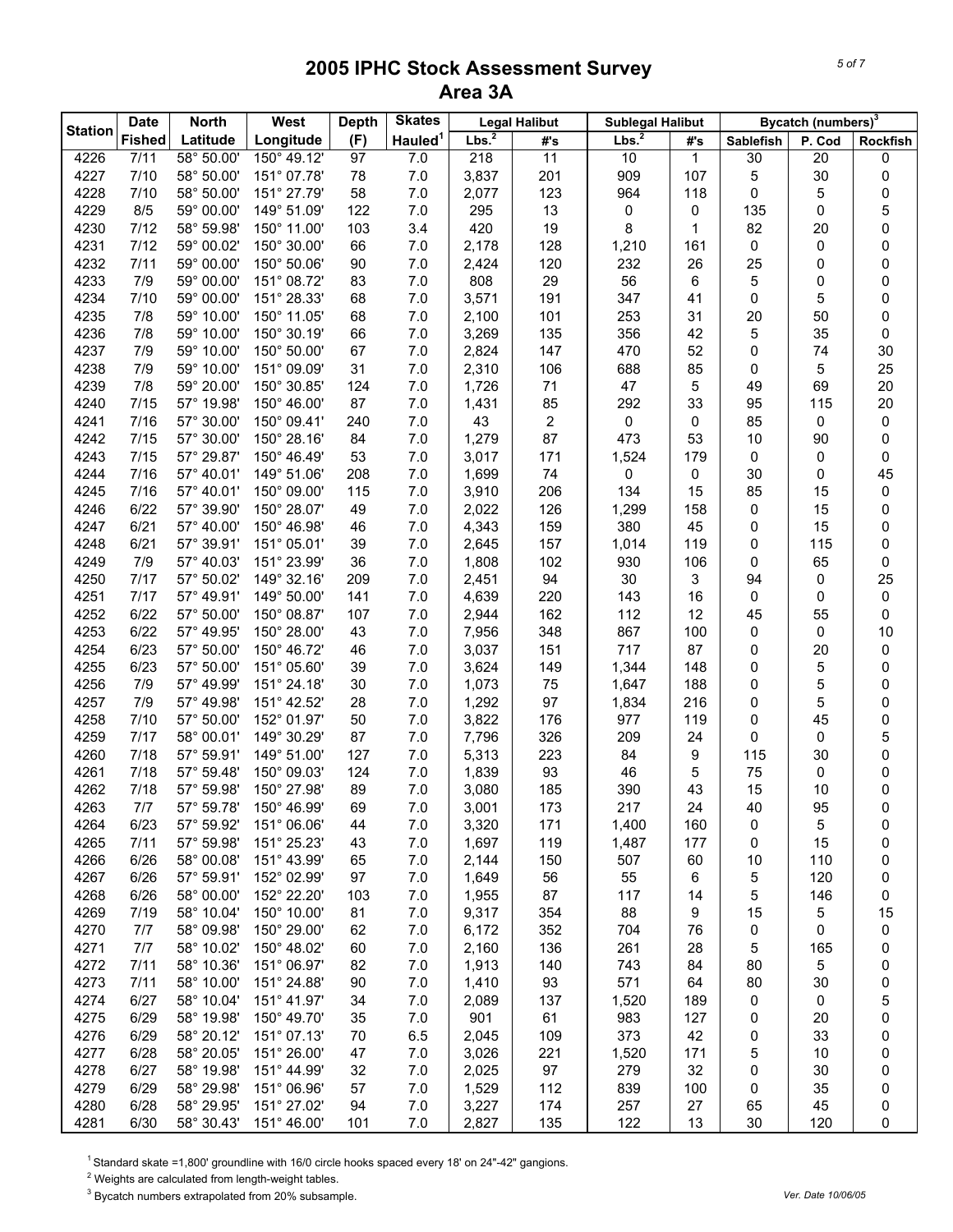|                | <b>Date</b>   | <b>North</b> | West        | <b>Depth</b> | <b>Skates</b>       |                   | <b>Legal Halibut</b> | <b>Sublegal Halibut</b> |                |                  | Bycatch (numbers) <sup>3</sup> |                 |
|----------------|---------------|--------------|-------------|--------------|---------------------|-------------------|----------------------|-------------------------|----------------|------------------|--------------------------------|-----------------|
| <b>Station</b> | <b>Fished</b> | Latitude     | Longitude   | (F)          | Hauled <sup>1</sup> | Lbs. <sup>2</sup> | #'s                  | Lbs. <sup>2</sup>       | #'s            | <b>Sablefish</b> | P. Cod                         | <b>Rockfish</b> |
| 4282           | 6/30          | 58° 39.98'   | 151° 27.30' | 101          | 7.0                 | 3,732             | 180                  | 188                     | 20             | 45               | 45                             | 0               |
| 4283           | 6/30          | 58° 39.96'   | 151° 46.05' | 70           | 7.0                 | 5,502             | 259                  | 419                     | 47             | $10$             | 35                             | 0               |
| 4284           | 7/1           | 58° 39.98'   | 152° 05.79' | 70           | 7.0                 | 2,825             | 154                  | 361                     | 43             | 25               | 10                             | 0               |
| 4285           | 7/1           | 58° 49.00'   | 152° 05.76' | 60           | 7.0                 | 3,743             | 152                  | 415                     | 50             | 0                | 0                              | 10              |
| 4286           | 6/3           | 56° 20.02'   | 152° 50.02' | 62           | 7.0                 | 5,126             | 277                  | 355                     | 42             | 25               | 35                             | 0               |
| 4287           | 6/2           | 56° 20.00'   | 153° 08.15' | 48           | 7.0                 | 4,126             | 227                  | 478                     | 62             | 0                | 0                              | 0               |
| 4288           | 6/2           | 56° 20.02'   | 153° 26.08' | 33           | 7.0                 | 4,814             | 265                  | 986                     | 114            | 0                | 0                              | 0               |
| 4289           | 6/4           | 56° 30.02'   | 152° 14.99' | 120          | 7.0                 | 2,608             | 150                  | 191                     | 22             | 40               | 15                             | 25              |
| 4290           | 6/3           | 56° 29.88'   | 152° 33.00' | 149          | 7.0                 | 4,146             | 220                  | 103                     | 11             | 80               | 0                              | 5               |
| 4291           | 6/3           | 56° 30.00'   | 152° 50.99' | 28           | 7.0                 | 7,206             | 367                  | 1,042                   | 120            | 0                | 15                             | 0               |
| 4292           | 6/2           | 56° 30.04'   | 153° 08.98' | 34           | 7.0                 | 3,192             | 183                  | 881                     | 102            | 0                | 31                             | 0               |
| 4293           | 6/1           | 56° 29.80'   | 153° 26.95' | 47           | 7.0                 | 1,586             | 85                   | 519                     | 67             | 0                | 45                             | 0               |
| 4294           | 5/31          | 56° 30.11'   | 153° 45.01' | 38           | 7.0                 | 3,849             | 157                  | 430                     | 56             | 0                | 85                             | 0               |
| 4295           | 6/4           | 56° 40.00'   | 151° 57.50' | 32           | 7.0                 | 7,193             | 353                  | 762                     | 87             | 0                | 0                              | 0               |
| 4296           | 6/4           | 56° 39.91'   | 152° 15.01' | 25           | 7.0                 | 6,077             | 267                  | 1,436                   | 171            | 0                | 0                              | 0               |
| 4297           | 6/12          | 56° 40.01'   | 152° 33.94' | 78           | 6.9                 | 739               | 43                   | 221                     | 28             | 49               | 5                              | 0               |
| 4298           | 6/12          | 56° 40.01'   | 152° 52.01' | 38           | 7.0                 | 2,885             | 179                  | 1,618                   | 208            | 0                | 0                              | 0               |
| 4299           | 6/1           | 56° 40.09'   | 153° 10.01' | 83           | 7.0                 | 874               | 41                   | 61                      | $\overline{7}$ | 0                | 25                             | 0               |
| 4300           | 6/1           | 56° 40.00'   | 153° 28.00' | 80           | 7.0                 | 2,924             | 145                  | 282                     | 33             | 0                | 59                             | 0               |
| 4301           | 5/31          | 56° 40.01'   | 153° 45.04' | 46           | 7.0                 | 2,172             | 117                  | 870                     | 109            | 0                | 54                             | 0               |
| 4302           | 6/5           | 56° 50.01'   | 151° 40.03' | 161          | 7.0                 | 862               | 50                   | 82                      | 10             | 99               | 5                              | 20              |
| 4303           | 6/13          | 56° 50.02'   | 151° 58.08' | 43           | 7.0                 | 5,636             | 263                  | 1,411                   | 162            | 0                | 0                              | 0               |
| 4304           | 6/13          | 56° 50.00'   | 152° 16.00' | 53           | 7.0                 | 4,039             | 285                  | 1,298                   | 143            | 0                | 0                              | 0               |
| 4305           | 6/13          | 56° 49.95'   | 152° 35.00' | 75           | 7.0                 | 539               | 31                   | $10$                    | 1              | 10               | 0                              | 0               |
| 4306           | 6/11          | 56° 50.00'   | 152° 53.11' | 35           | 6.9                 | 1,767             | 114                  | 2,156                   | 268            | 0                | 0                              | 0               |
| 4307           | 6/11          | 56° 49.98'   | 153° 11.02' | 46           | 7.0                 | 5,728             | 300                  | 683                     | 83             | 0                | 0                              | 0               |
| 4308           | 6/11          | 56° 49.92'   | 153° 29.00' | 54           | 7.0                 | 2,215             | 125                  | 836                     | 103            | 0                | 55                             | 0               |
| 4309           | 6/5           | 56° 59.92'   | 151° 39.50' | 41           | 7.0                 | 5,256             | 276                  | 572                     | 75             | 0                | 0                              | 10              |
| 4310           | 6/14          | 57° 00.00'   | 151° 59.09' | 45           | 7.0                 | 1,172             | 91                   | 2,114                   | 263            | 0                | 10                             | 0               |
| 4311           | 6/10          | 57° 00.03'   | 152° 17.02' | 42           | 7.0                 | 4,328             | 218                  | 1,493                   | 175            | 0                | 0                              | 0               |
| 4312           | 6/10          | 57° 00.01'   | 152° 35.01' | 85           | 7.0                 | 1,098             | 53                   | 53                      | 6              | 79               | 5                              | 0               |
| 4313           | 6/10          | 57° 00.12'   | 152° 54.06' | 62           | 7.0                 | 2,326             | 123                  | 341                     | 41             | 5                | 100                            | 0               |
| 4314           | 6/20          | 57° 10.21'   | 151° 04.02' | 204          | 7.0                 | 400               | 21                   | 24                      | 3              | 180              | 0                              | 10              |
| 4315           | 6/20          | 57° 10.01'   | 151° 21.97' | 69           | 7.0                 | 3,372             | 177                  | 236                     | 26             | 40               | 70                             | 0               |
| 4316           | 6/14          | 57° 10.00'   | 151° 41.07' | 41           | 7.0                 | 1,542             | 111                  | 1,618                   | 203            | 0                | 45                             | 0               |
| 4317           | 6/14          | 57° 10.00'   | 151° 59.20' | 40           | 7.0                 | 2,046             | 123                  | 1,441                   | 173            | 0                | 10                             | 0               |
| 4318           | 6/9           | 57° 09.98'   | 152° 17.99' | 45           | 7.0                 | 1,795             | 114                  | 899                     | 108            | 0                | 15                             | 0               |
| 4319           | 6/9           | 57° 09.92'   | 152° 36.16' | 53           | $6.0\,$             | 1,117             | 61                   | 252                     | 29             | 0                | 74                             | 0               |
| 4320           | 6/20          | 57° 19.99'   | 151° 04.12' | 49           | 7.0                 | 4,445             | 209                  | 442                     | 58             | 0                | 50                             | 0               |
| 4321           | 7/8           | 57° 19.90'   | 151° 23.02' | 73           | 7.0                 | 2,975             | 188                  | 417                     | 48             | 75               | 35                             | 0               |
| 4322           | 6/19          | 57° 20.04'   | 151° 41.06' | 34           | 7.0                 | 1,757             | 133                  | 2,417                   | 274            | 0                | 0                              | 0               |
| 4323           | 6/19          | 57° 19.91'   | 151° 59.99' | 39           | 7.0                 | 1,735             | 127                  | 1,306                   | 149            | 0                | 30                             | 0               |
| 4324           | 6/9           | 57° 20.00'   | 152° 17.95' | 23           | 7.0                 | 4,238             | 141                  | 314                     | 39             | 0                | 5                              | 0               |
| 4325           | 6/21          | 57° 29.98'   | 151° 05.00' | 43           | 7.0                 | 4,511             | 208                  | 792                     | 102            | 0                | 20                             | 0               |
| 4326           | 7/8           | 57° 29.44'   | 151° 23.05' | 49           | 7.0                 | 1,872             | 127                  | 791                     | 96             | 10               | 65                             | 0               |
| 4327           | 7/8           | 57° 30.15'   | 151° 42.00' | 64           | 7.0                 | 2,433             | 182                  | 887                     | 102            | 0                | 99                             | 0               |
| 4328           | 6/19          | 57° 29.95'   | 152° 00.99' | 26           | 7.0                 | 4,563             | 205                  | 842                     | 95             | 0                | 20                             | 0               |
| 4329           | 7/10          | 57° 39.70'   | 151° 42.98' | 36           | 7.0                 | 2,041             | 152                  | 1,570                   | 170            | 0                | 30                             | 0               |
| 4330           | 7/10          | 57° 39.50'   | 152° 00.98' | 91           | 7.0                 | 3,364             | 177                  | 388                     | 42             | 30               | 81                             | 0               |
| 4331           | 6/8           | 57° 30.15'   | 154° 55.78' | 126          | 7.0                 | 1,442             | 71                   | 184                     | 21             | 60               | 25                             | 0               |
| 4332           | 6/9           | 57° 39.91'   | 154° 35.22' | 119          | 7.0                 | 741               | 30                   | 62                      | 7              | 55               | 90                             | 0               |
| 4333           | 6/8           | 57° 40.03'   | 154° 54.03' | 128          | 7.0                 | 1,528             | 66                   | 98                      | 11             | 85               | 30                             | 0               |
| 4334           | 6/8           | 57° 39.96'   | 155° 13.08' | 163          | 7.0                 | 616               | 28                   | 63                      | 8              | 75               | 0                              | 0               |
| 4335           | 6/13          | 57° 50.07'   | 154° 15.88' | 112          | 7.0                 | 1,006             | 46                   | 60                      | 8              | 5                | 0                              | 0               |
| 4336           | 6/10          | 57° 49.70'   | 154° 34.27' | 126          | 7.0                 | 663               | 30                   | 126                     | 15             | 85               | 0                              | 0               |
| 4337           | 6/9           | 57° 50.06'   | 154° 53.36' | 159          | 7.0                 | 919               | 39                   | 73                      | 8              | 35               | 0                              | 0               |

<sup>1</sup> Standard skate =1,800' groundline with 16/0 circle hooks spaced every 18' on 24"-42" gangions.

 $2$  Weights are calculated from length-weight tables.